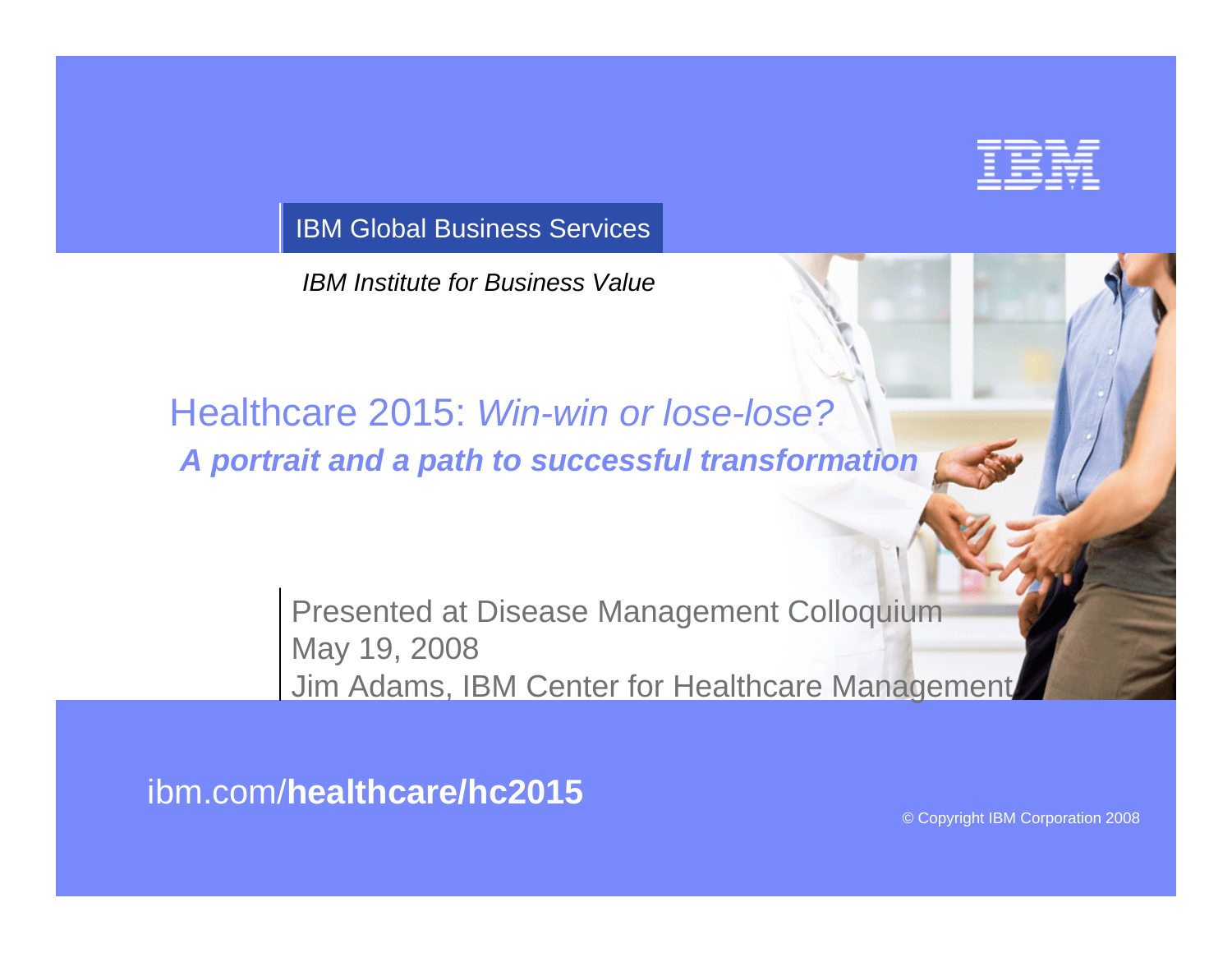#### Agenda

## **Agenda**

- **Issue – The Case for Change**
- **Analysis Emerging Challenges**
- **Moving Forward**
- **Conclusion**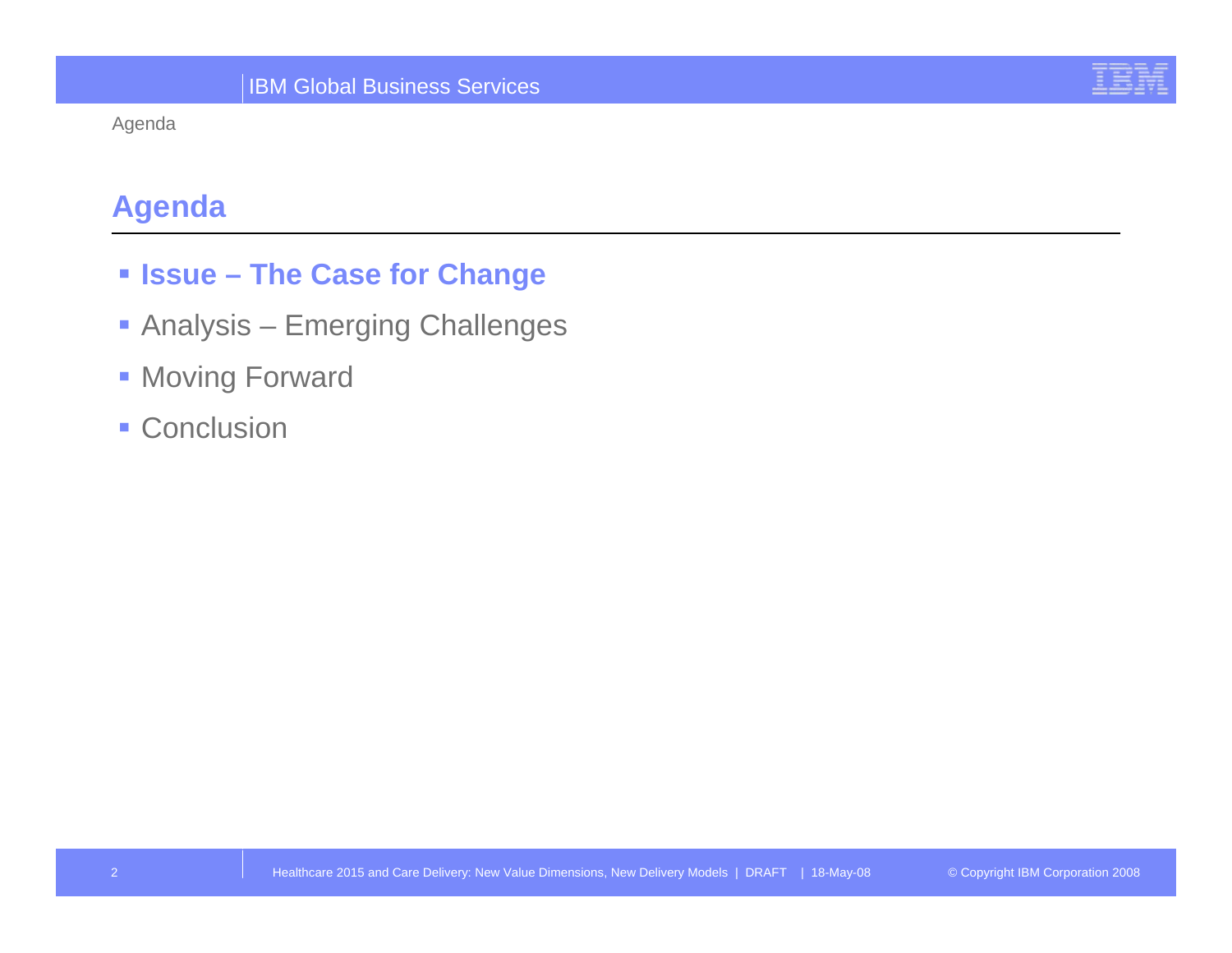



## **Despite having many fine care delivery organizations and caregivers, the US healthcare system is badly broken. Is it sustainable?**

| High, rapidly<br>rising costs                               | $\blacktriangleright$ \$2.1 trillion (16% of GDP) was spent in 2006                                       |  |
|-------------------------------------------------------------|-----------------------------------------------------------------------------------------------------------|--|
|                                                             | -\$4.0 trillion (20% of GDP) will be spent in 2015                                                        |  |
|                                                             | Highest per capita spend among OECD countries in 2005                                                     |  |
|                                                             | -46% more than Norway, which spends the third-most                                                        |  |
|                                                             | -2.3x the OECD average per capita spend                                                                   |  |
| No link between<br>higher costs<br>and quality or<br>safety | 98,000 to 195,000 people killed per year by medical mistakes                                              |  |
|                                                             | $\blacktriangleright$ 57,000+ dying from inadequate care                                                  |  |
|                                                             | $\blacktriangleright$ 2 million hospital-acquired infections with 90,000 dying per year                   |  |
|                                                             | $\blacktriangleright$ 4-fold variation in costs with similar quality                                      |  |
|                                                             | Ranked 37 <sup>th</sup> in overall health system performance by WHO                                       |  |
|                                                             | 22 <sup>nd</sup> in life expectancy, 28 <sup>th</sup> in infant mortality and 30 <sup>th</sup> in obesity |  |
|                                                             | among the 30 OECD countries                                                                               |  |
| <b>Access issues</b>                                        | $\blacktriangleright$ 47 million uninsured                                                                |  |
|                                                             | $\parallel$ 15+ million under-insured, most who are working                                               |  |

# a a 25a

### *If the US spent at the OECD per capita average, we would spend over \$1 trillion less per year.*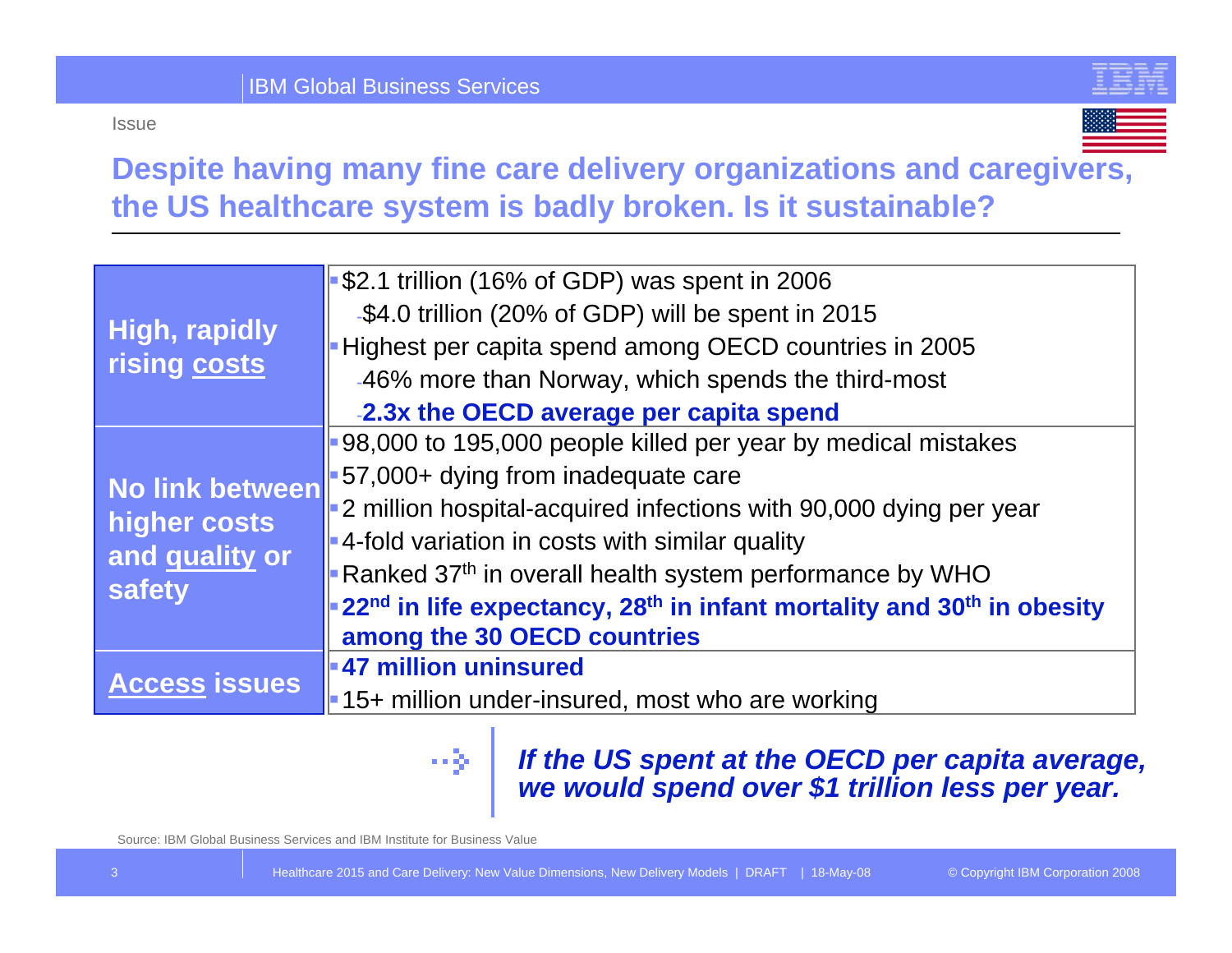#### Analysis





**The growth in healthcare spending, combined with healthcare drivers will continue to have major impacts**



#### **Impacts**

**Continued shift fromemployer-based insurance**

**Increasing focus on value**

**Increase in consumerresponsibility**

**New approaches to promoting health and delivering care** 

**Growing resource challenges**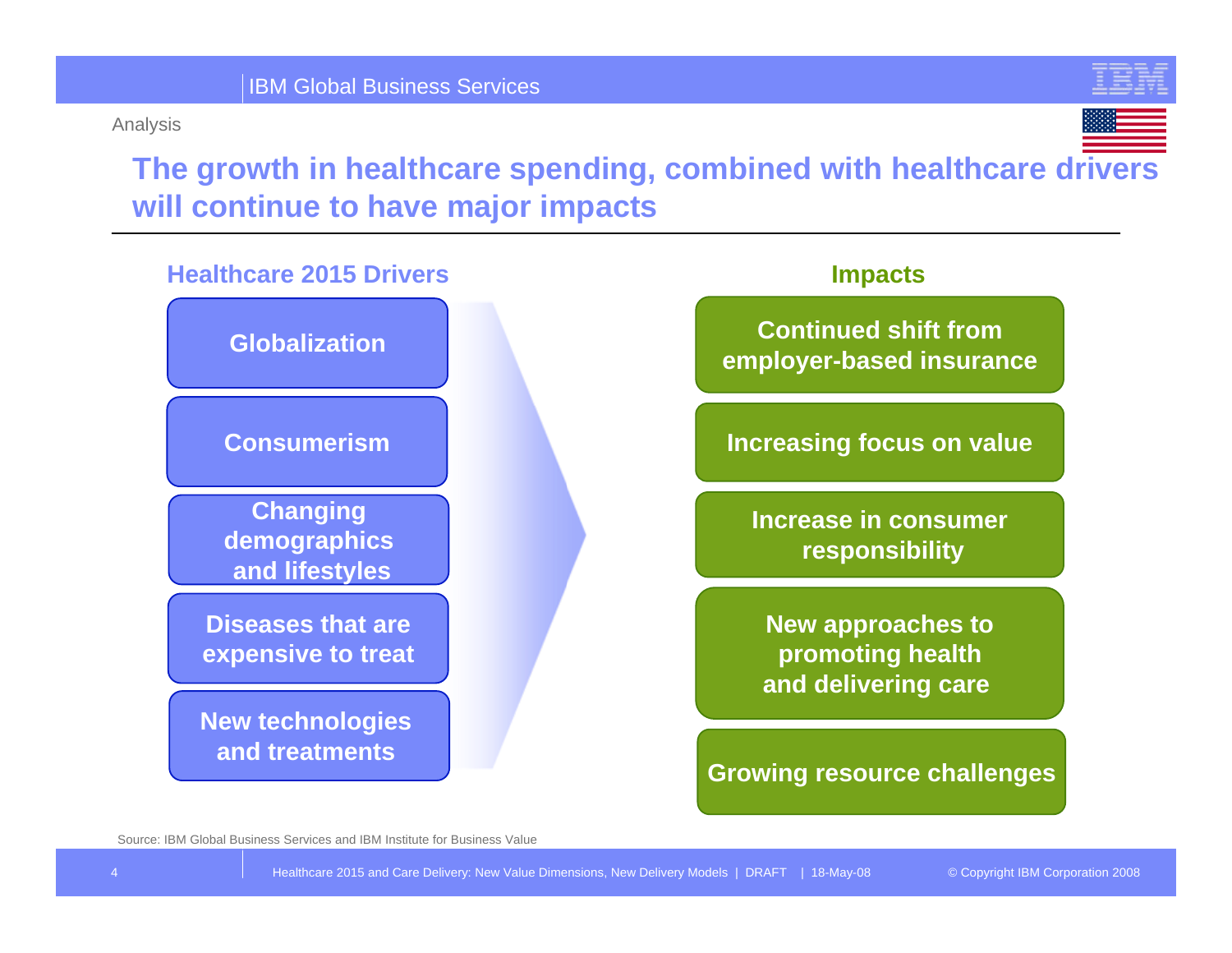

## **A proactive, value-based health system should help move people from right to left – and keep them there**



## **A value-based health care system**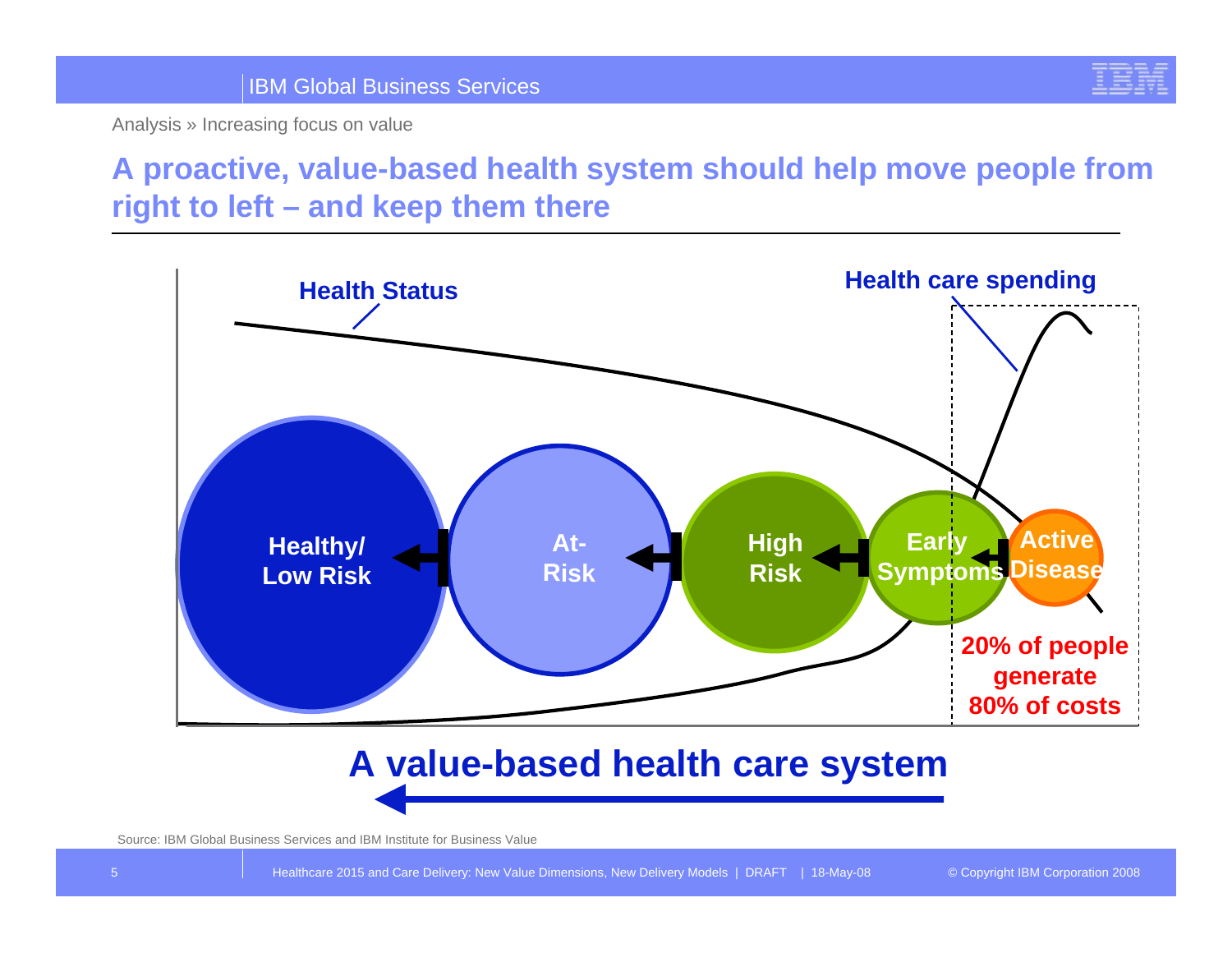

## **Defining value for a healthcare system means balancing emphasis and decisions across multiple, possibly redefined dimensions**

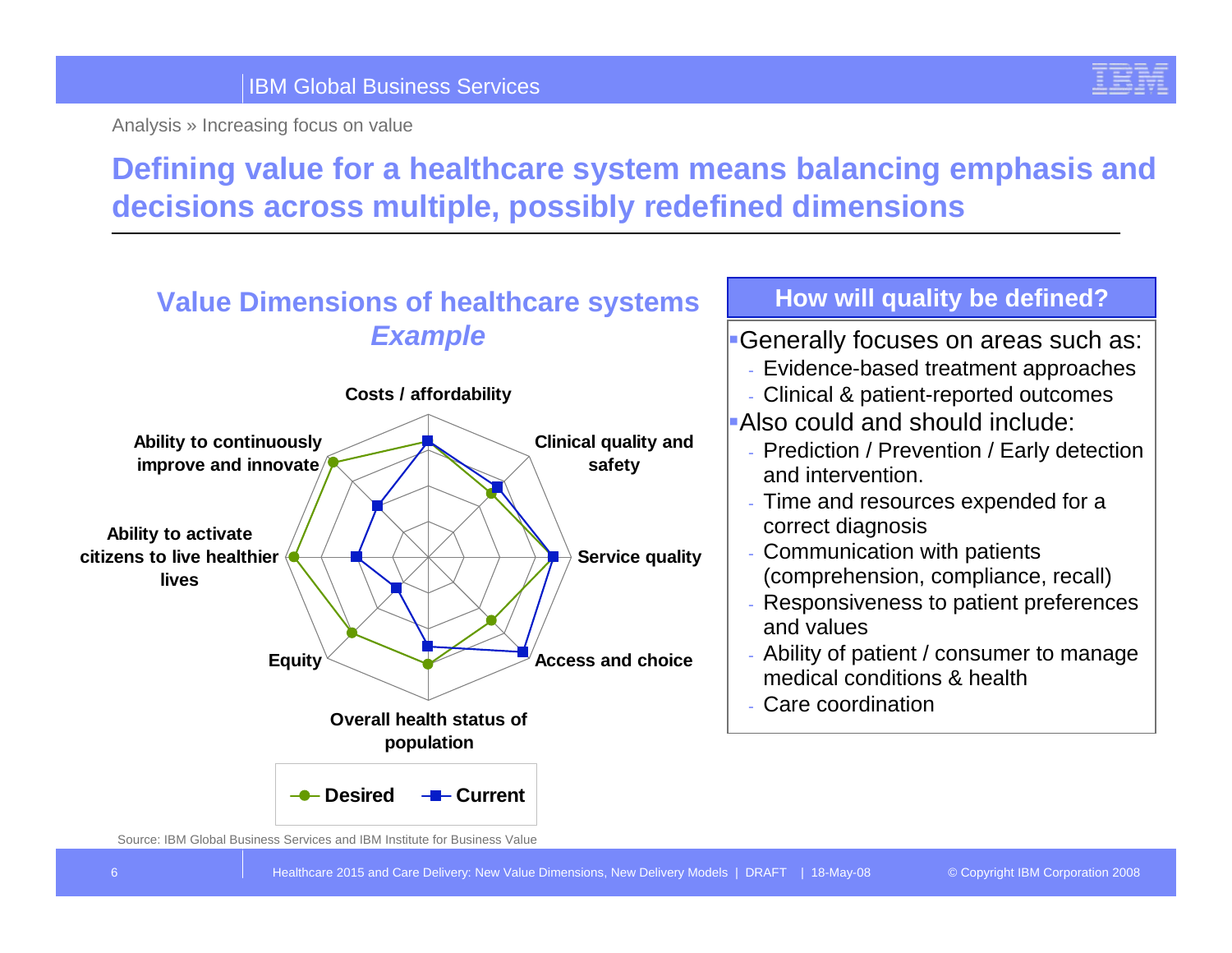

### **The ability to deliver value improves with access to relevant patient information and knowledge of what works for that patient**

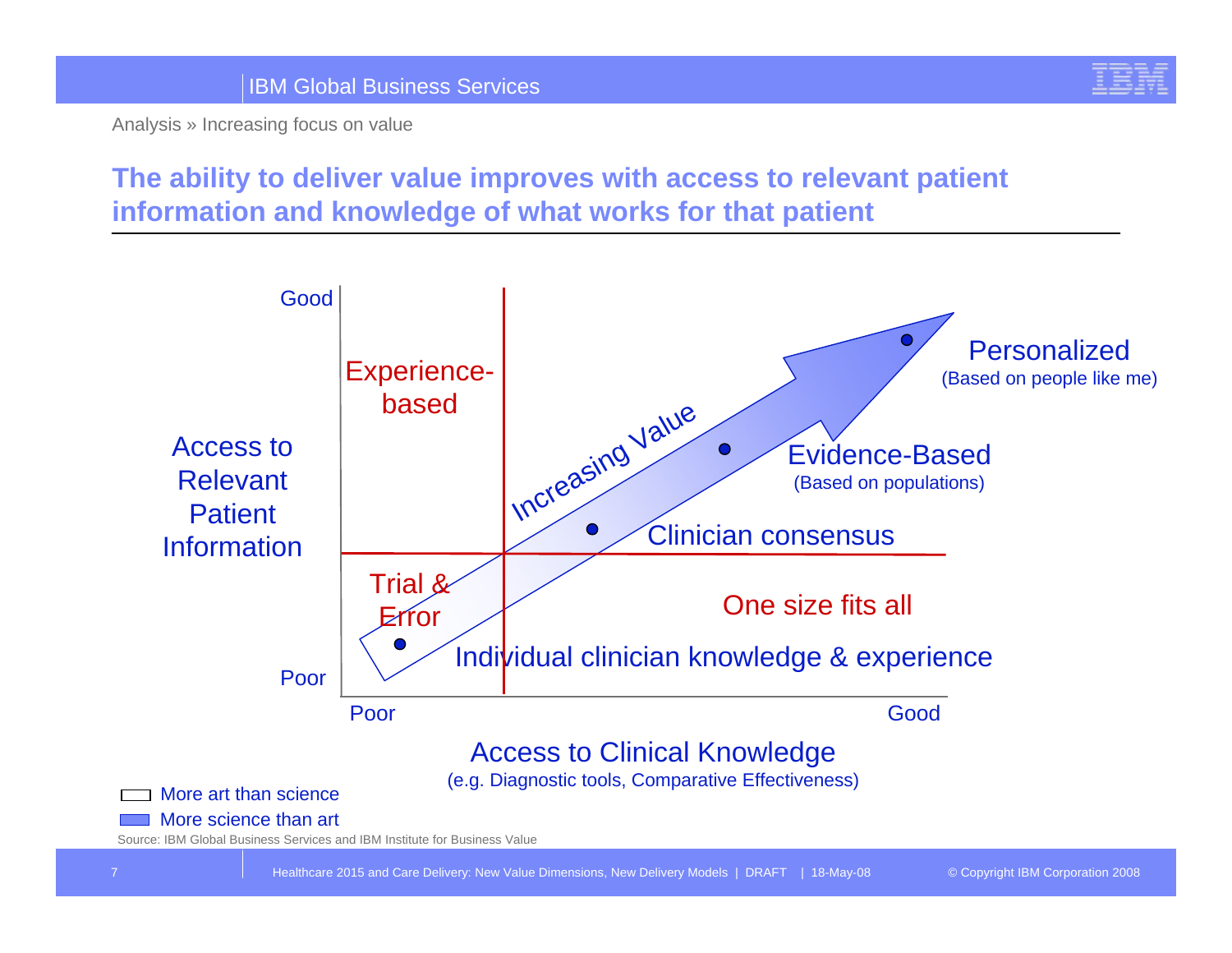

## **We are currently experimenting in many areas to get to a more valuebased healthcare environment**

#### **Benefits**

*Value-based insurance design*

*Tiered networks*

*Higher co-pays or co-insurance*

*Full coverage for preventive care*

#### **Reimbursement**

*Pay for Performance*

*Bundled payments, Care coordination*

*Pay for ePrescribing, eVisits*

*Gainsharing*

#### **Consumer Incentives**

*Healthy lifestyles*

*Health Risk Assessments*

*Body Mass Index (BMI) or other indicators*

*Gainsharing*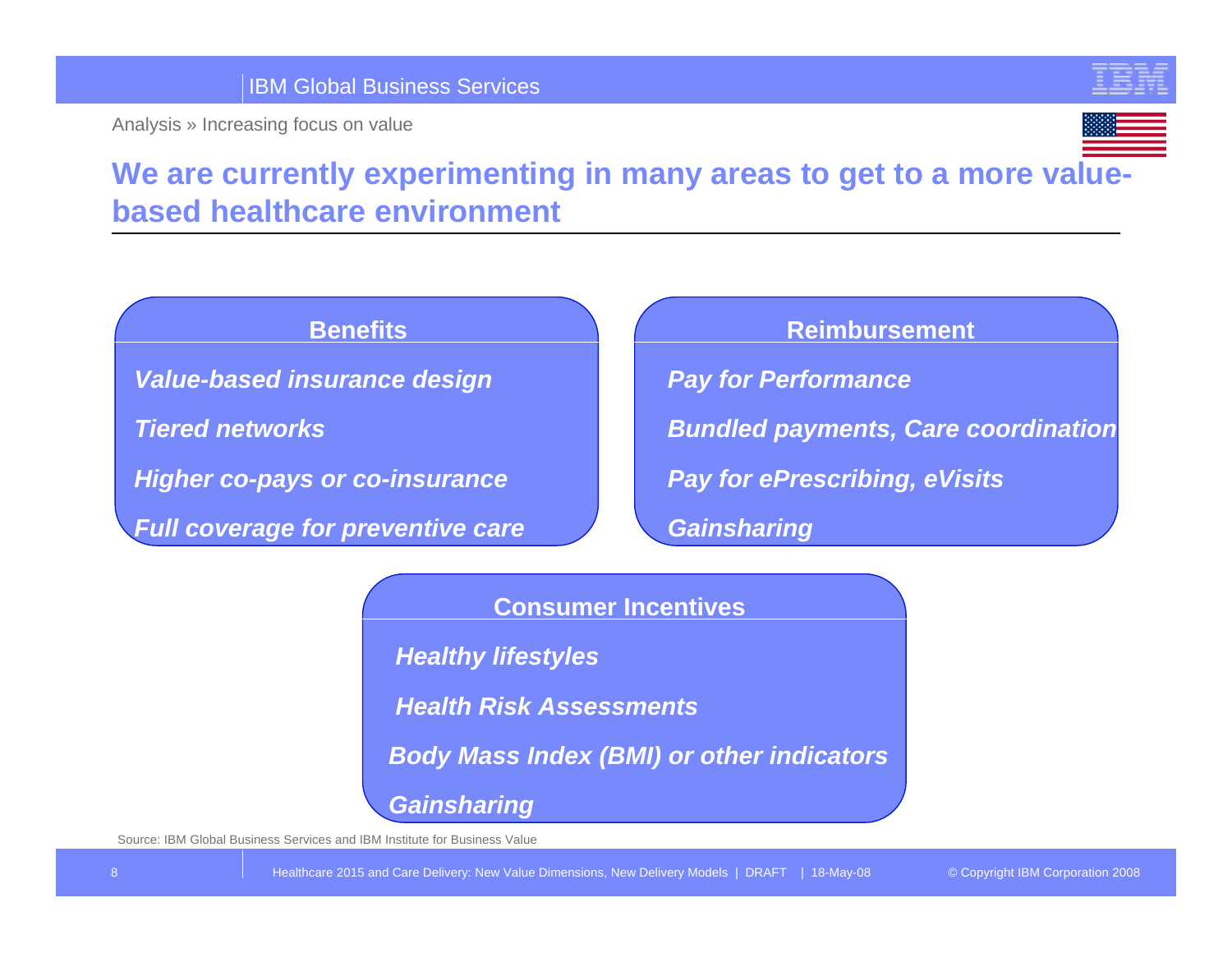

**In assuming more responsibility for their healthcare, consumers must make wiser health and financial decisions as patients and purchasers**



**Improved access to relevant information**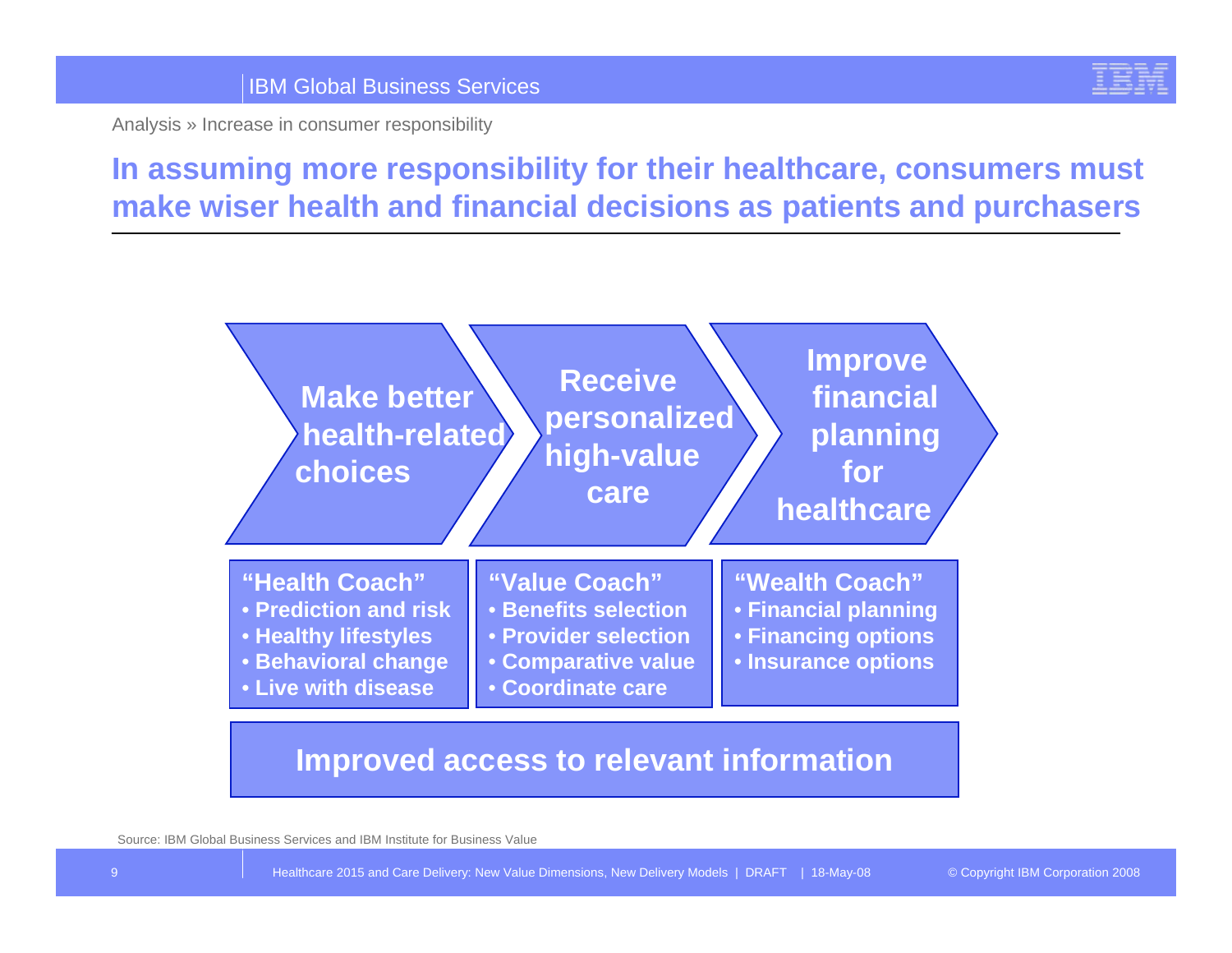

## **With help from CDOs and other entities, consumers can play a pivotal role in their health and healthcare**



#### **Increasing long-term impact on health**

Source: Adapted from WHO Health Promoting Hospitals and Bridgepoint Health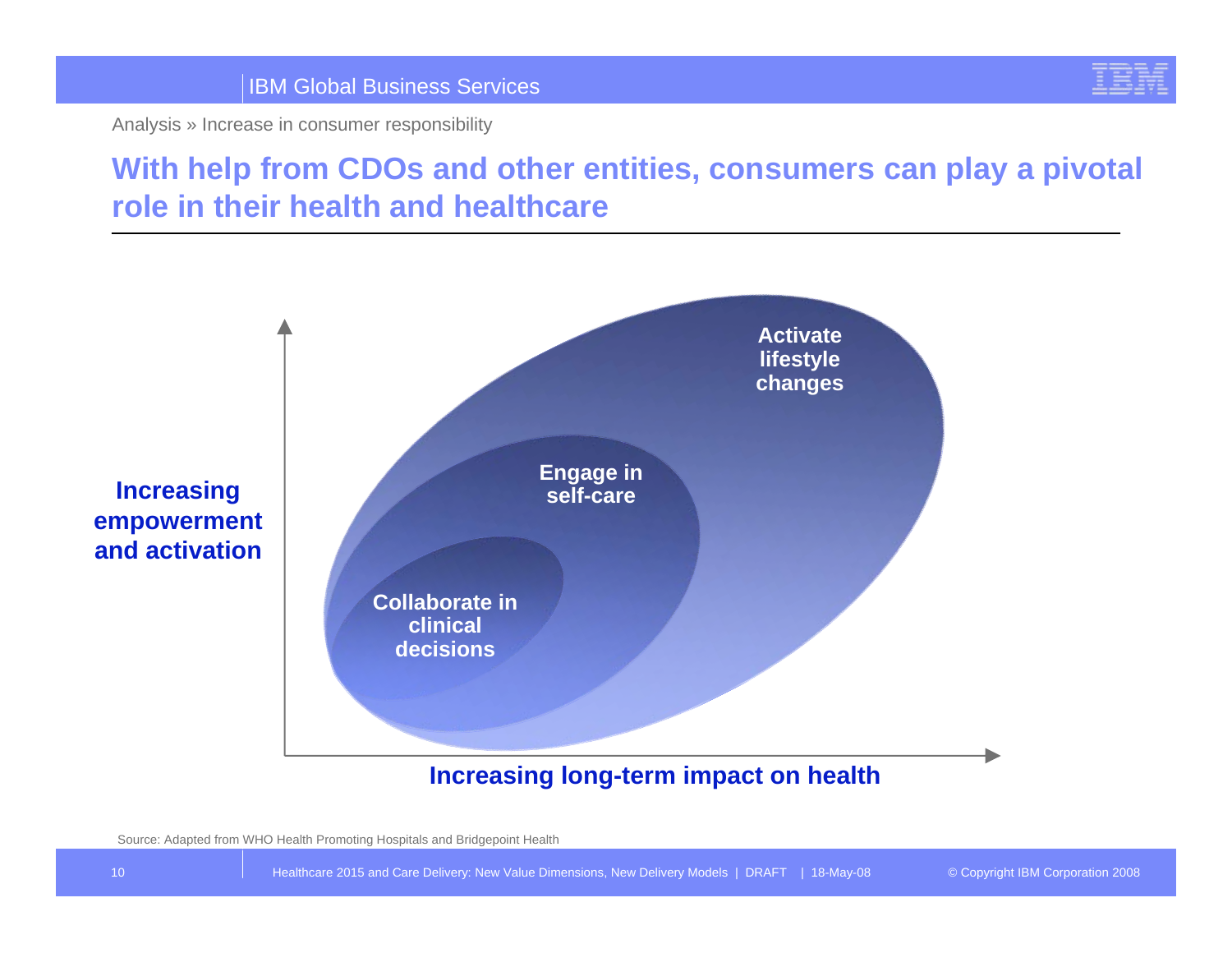

## **Changing consumer behaviors requires different efforts from different entities, depending on the individual and the stage of change**

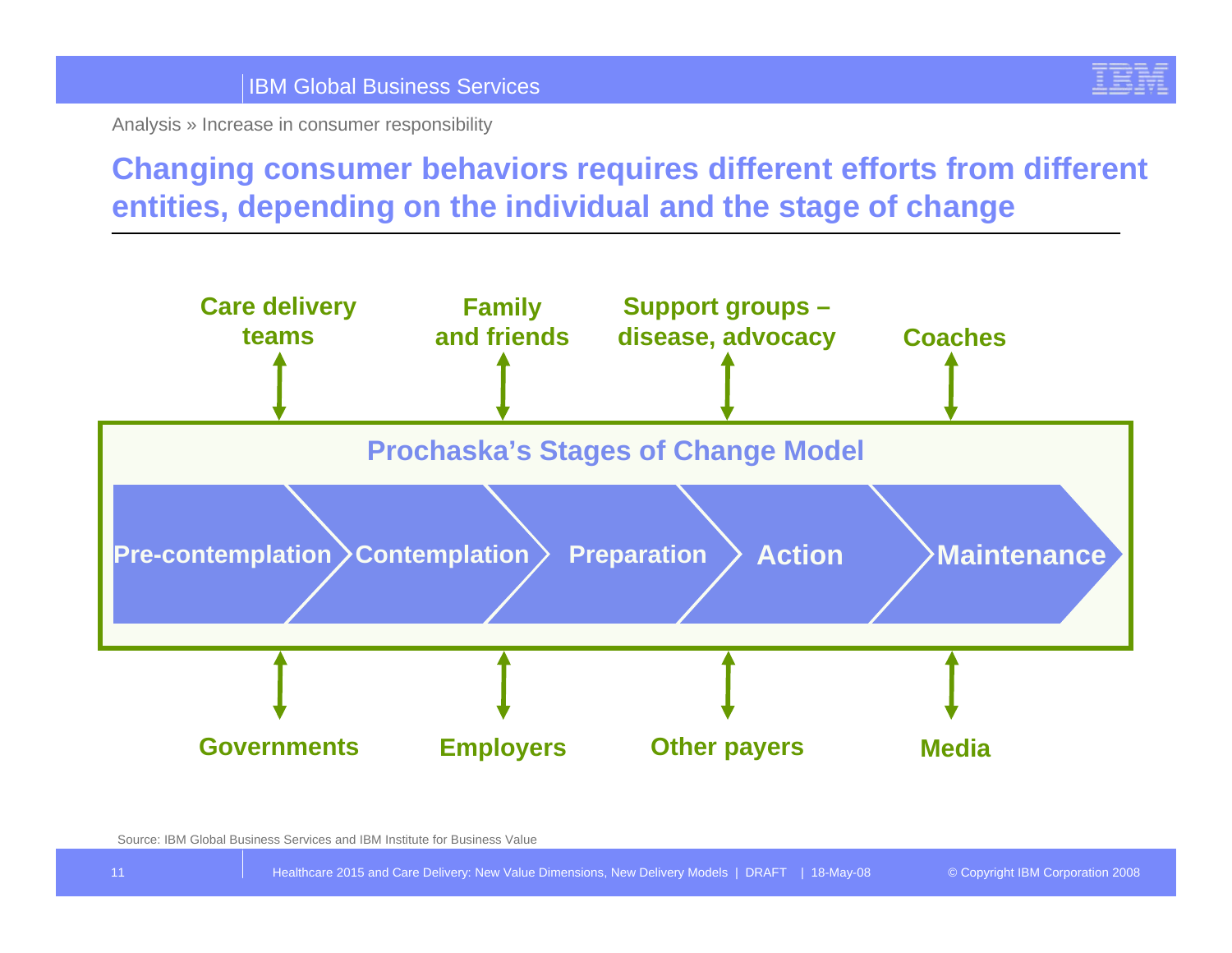

## **Roles and responsibilities in helping consumers will need to be clearly defined to avoid confusing overlaps or gaps**

|                                                                                   | <b>Purchaser /</b><br><b>Health Plan</b>                                                                                                                           | <b>Care Delivery</b><br><b>Team (typically</b><br>led by a doctor)                                                                                                 | <b>Hospitals</b>                                                                            | <b>Other Entities or</b><br><b>Associations That Could</b><br><b>Provide Help</b>                                                                                             |
|-----------------------------------------------------------------------------------|--------------------------------------------------------------------------------------------------------------------------------------------------------------------|--------------------------------------------------------------------------------------------------------------------------------------------------------------------|---------------------------------------------------------------------------------------------|-------------------------------------------------------------------------------------------------------------------------------------------------------------------------------|
| <b>Personalized</b><br><b>Health-related</b><br>information for<br>better choices | • Healthy lifestyles<br>education / coaching<br>• Prediction of health<br>problems / status<br><b>Behavioral change</b><br>- Appropriately self-<br>manage disease | • Healthy lifestyles<br>education / coaching<br>• Prediction of health<br>problems / status<br><b>Behavioral change</b><br>- Appropriately self-<br>manage disease | • Prediction of<br>health problems<br>/ status<br>• Appropriately<br>self-manage<br>disease | Independent health<br>infomediaries<br>• Genetic testing labs<br>Support groups (e.g., ADA, AA)<br>- Web 2.0 (social networks, blogs,<br>wikis, etc.)<br>• Family and friends |
| <b>Receive</b><br>personalized<br>high-value health<br><b>services</b>            | <b>Benefits selection</b><br>• Provider selection<br>Comparative<br>effectiveness<br>• Care coordination<br>• Help with compliance                                 | • Provider selection<br>• Comparative<br>effectiveness<br>• Care coordination<br>- Help with compliance                                                            | • Care<br>coordination<br>• Comparative<br>effectiveness<br>- Help with<br>compliance       | Independent health<br>infomediaries<br>Support groups or associations<br>(e.g., AARP, ADA)<br>Disease mgmt co.<br>• Family and friends                                        |
| <b>Financial</b><br>planning                                                      | • Insurance options<br>(e.g., LTC, disability)<br>• Cost comparisons<br><b>-</b> "As is" vs. predictive<br>models                                                  | • Cost options with<br>health planning                                                                                                                             | • Financing plans<br>for consumer<br>portion of<br>payment                                  | • Financial institutions<br>- Independent financial planners<br>Independent health<br>infomediaries<br>• Family and friends                                                   |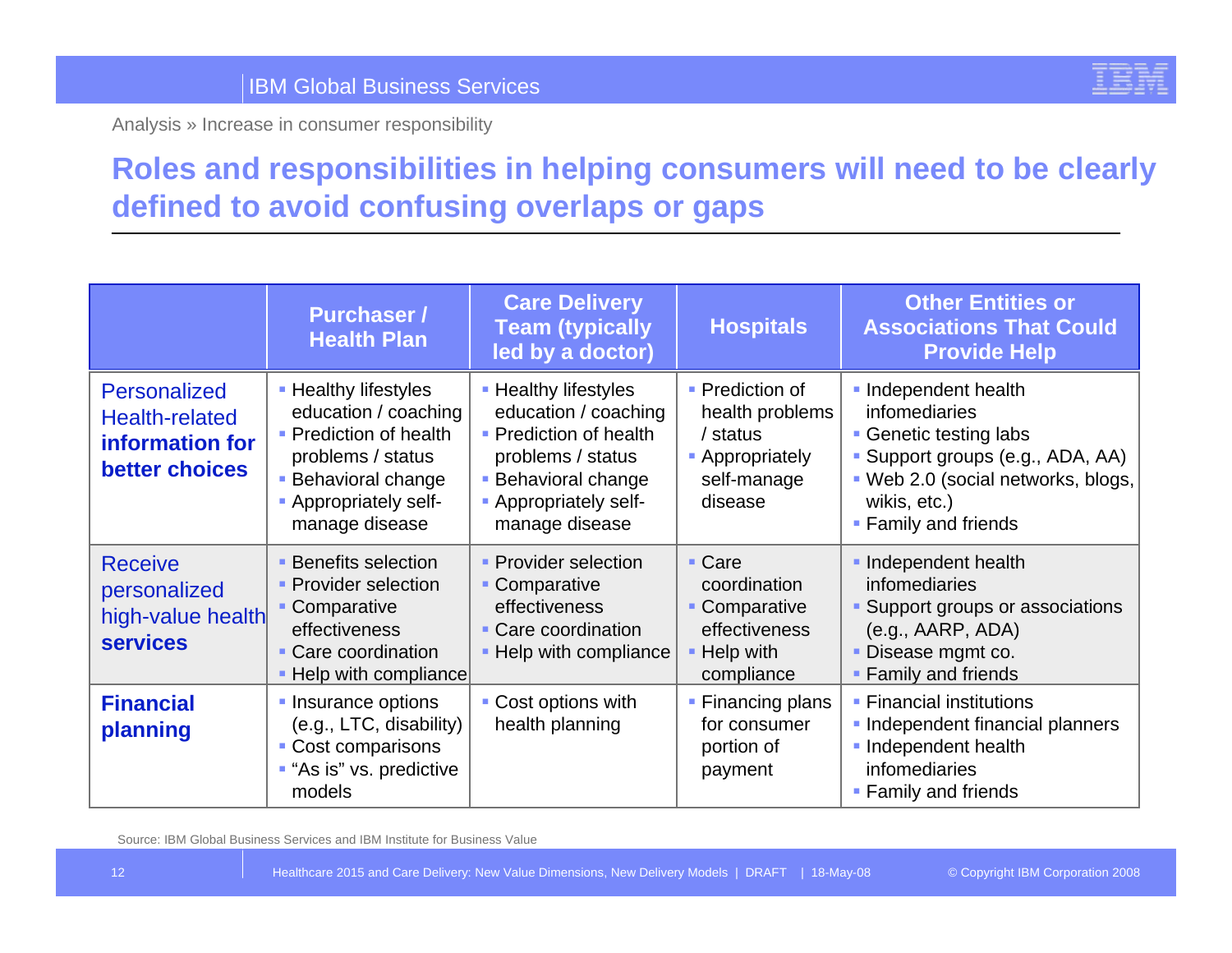

Analysis » New approaches to promoting health and delivering care

## **Healthcare models and approaches will need to be coordinated or integrated to meet changing requirements**



Healthcare 2015 and Care Delivery: New Value Dimensions, New Delivery Models | DRAFT | 18-May-08 © Copyright IBM Corporation 2008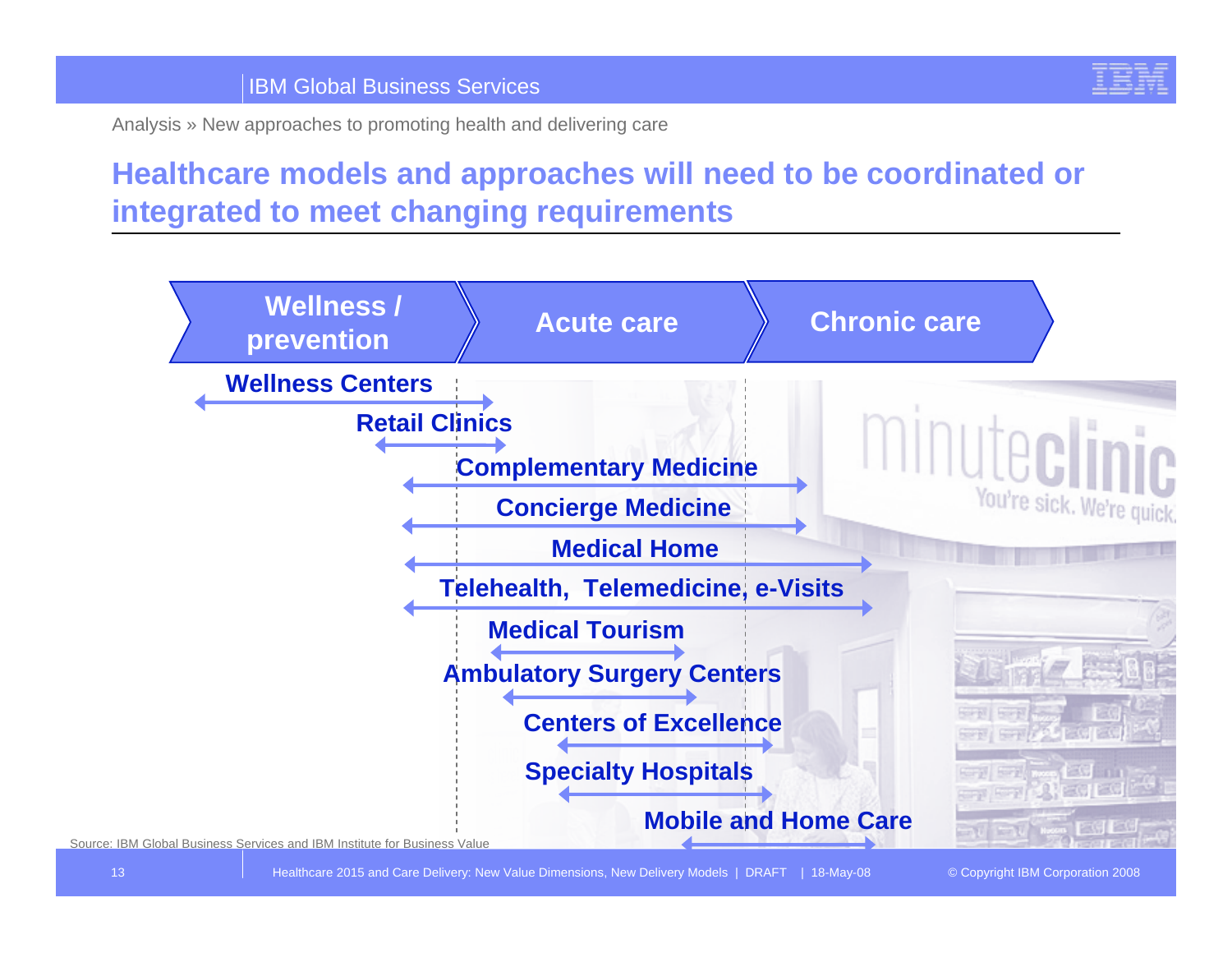

Analysis » Global resource shortage s

**Longer term solutions to global resource shortages may be painful but must address both the supply and demand and be made in context of desired value dimensions for the healthcare system**

#### **Supply Optimizing limited resources**

- Conduct population-based planning
- L Develop more of the desired types of clinicians and facilities
- Base care decisions on evidence of clinical effectiveness when it exists and patient preference, not on availability of resources
- Г Standardize and streamline, automate, delegate and coordinate to improve efficiencies
- Extend capabilities and access through non-traditional delivery channels (e.g. evisits or telemedicine)

#### **Demand**

#### **Addressing the n eed for h ealthcare resources**

- Activate consumers
- Focus on prediction; prevention; early detection and treatment; and care coordination
- Make rational coverage decisions based on the total costs of prevention or care
- Know what works and properly incent it
- Recognize that some conditions can not be cured regardless of r esources applied
- Minimize medical errors and the practice of defensive medicine
- Address the demand holistically by addressing other interdependent factors

Source: IBM Global Business Services and IBM Institute for Business Value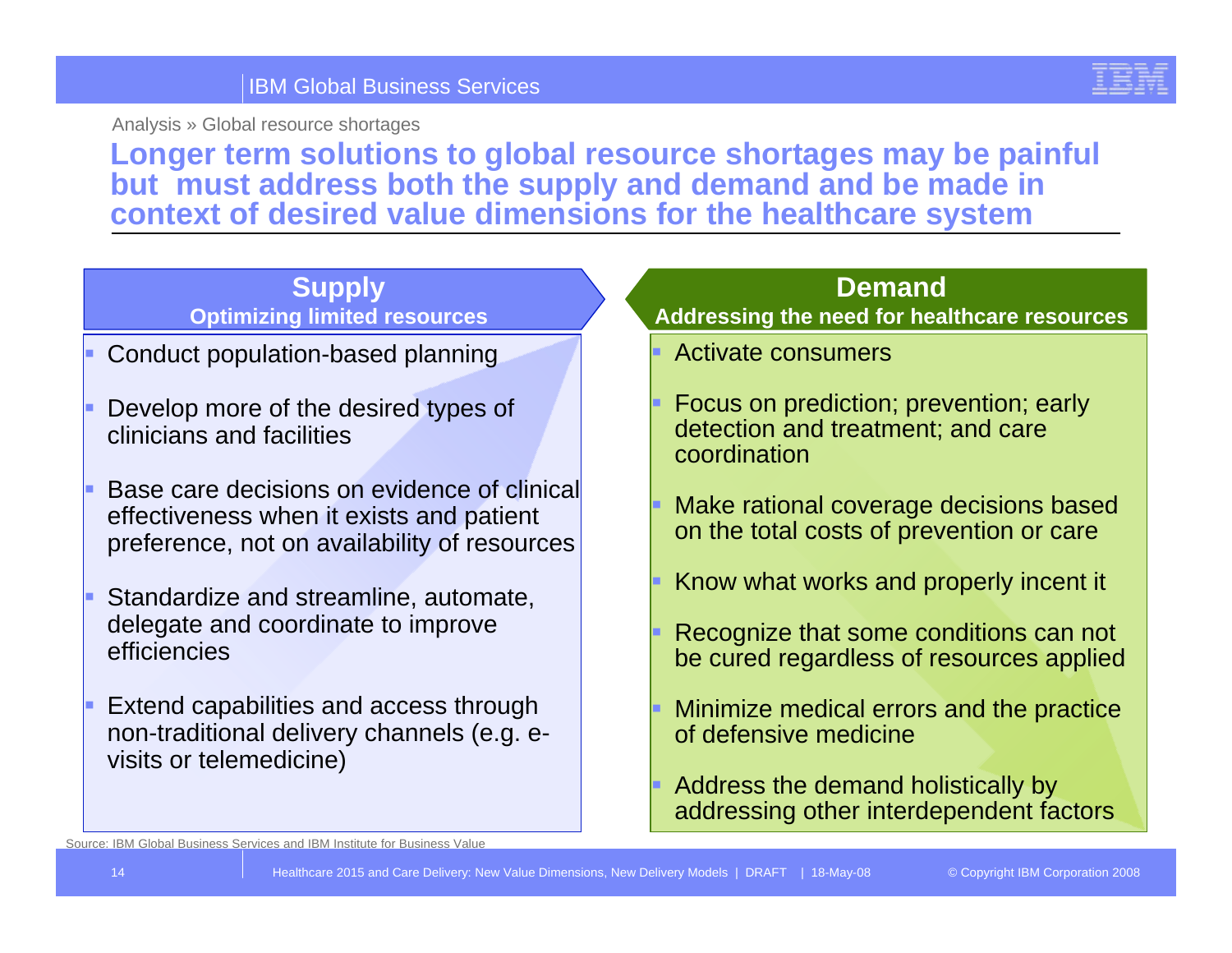

Moving Forward

**CDOs may choose among a variety of service delivery models, placing different emphasis on value dimensions such as access, clinical quality, service quality and costs**

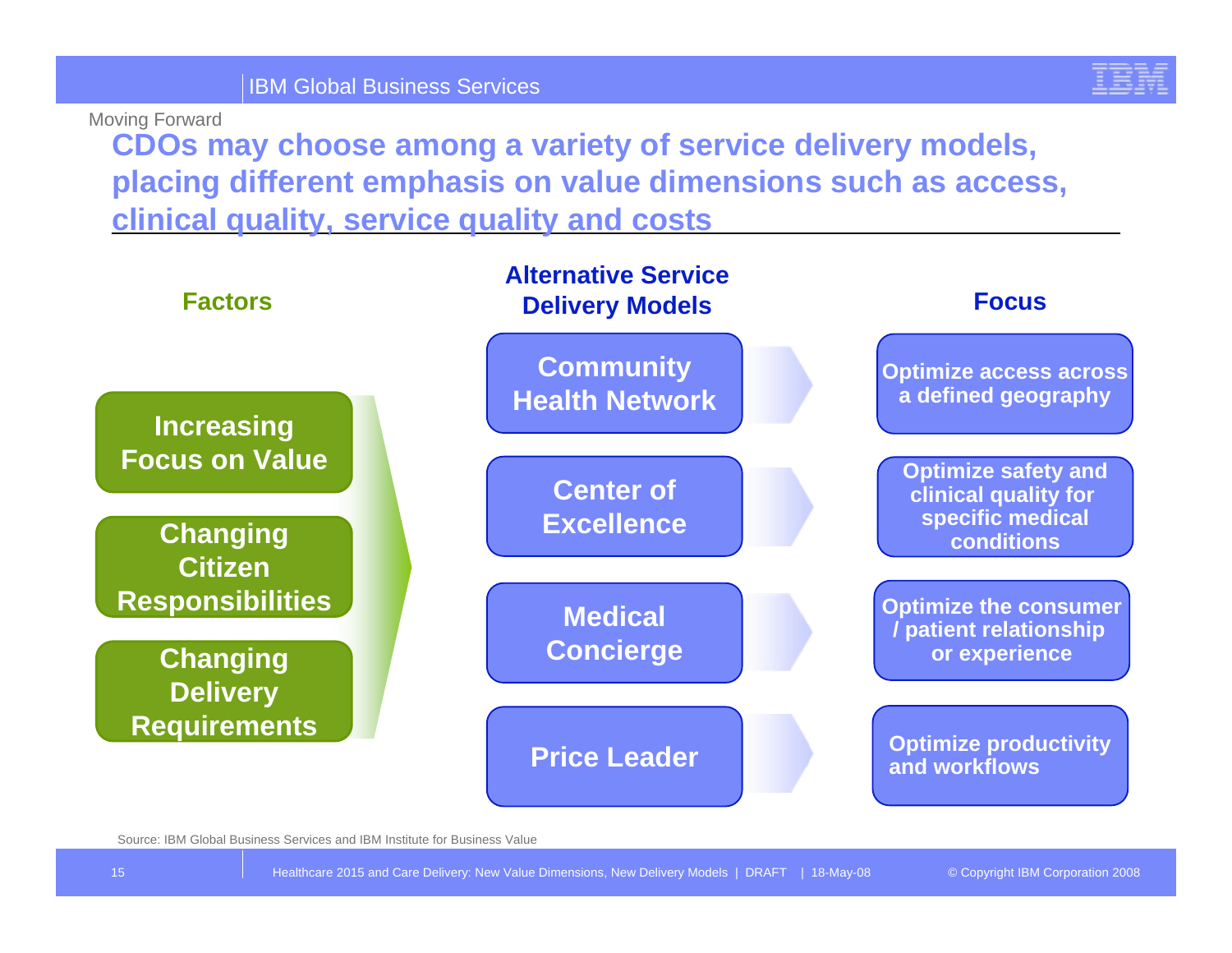Moving Forward

## **Although the value dimensions are not new, the focus or emphasis will continue to change**

|                                                     | <b>Historical</b>                                                                                                  | <b>Current and Future</b>                                                                                                                                                                                                                                                                           |
|-----------------------------------------------------|--------------------------------------------------------------------------------------------------------------------|-----------------------------------------------------------------------------------------------------------------------------------------------------------------------------------------------------------------------------------------------------------------------------------------------------|
| <b>Community</b><br><b>Health</b><br><b>Network</b> | • Traditional, typically<br>fragmented, physical<br>locations and services                                         | • Integrated, non-traditional locations (e.g. home) and<br>services (e.g. prevention / wellness / health promotion)<br><b>Electronic access and new channels (e.g. remote</b><br>monitoring, telemedicine)                                                                                          |
| <b>Center of</b><br><b>Excellence</b>               | • Focus on treating medical<br>conditions at a specific care<br>venue<br>Compete primarily on<br>reputation        | • Focus on prediction, prevention, diagnosis, treatment<br>and rehabilitation, and ongoing management of certain<br>medical conditions<br>• Compete on documented quality and safety<br>• Change the definition of and raise the bar for quality<br>through data-driven improvements and innovation |
| <b>Medical</b><br><b>Concierge</b>                  | • Plush, amenity-rich<br><b>facilities</b><br><b>Friendly staff</b>                                                | • Comforting, safe, preference-sensitive facilities for<br>patient and families<br>• Friendly, empowered (IT-enabled) staff<br>• Convenient, electronic access (e.g. registration, e-visits)<br><b>- Patient-friendly administrative processes</b>                                                  |
| <b>Price Leader</b>                                 | • Streamlined processes<br>• Services centralized for<br>economies of scale<br>Focus on individual<br>productivity | <b>Evidence-based, standardized processes</b><br>• Services performed at most cost-effective setting, fully<br>exploiting IT-enabled capabilities<br>• Focus team productivity and on activating patients                                                                                           |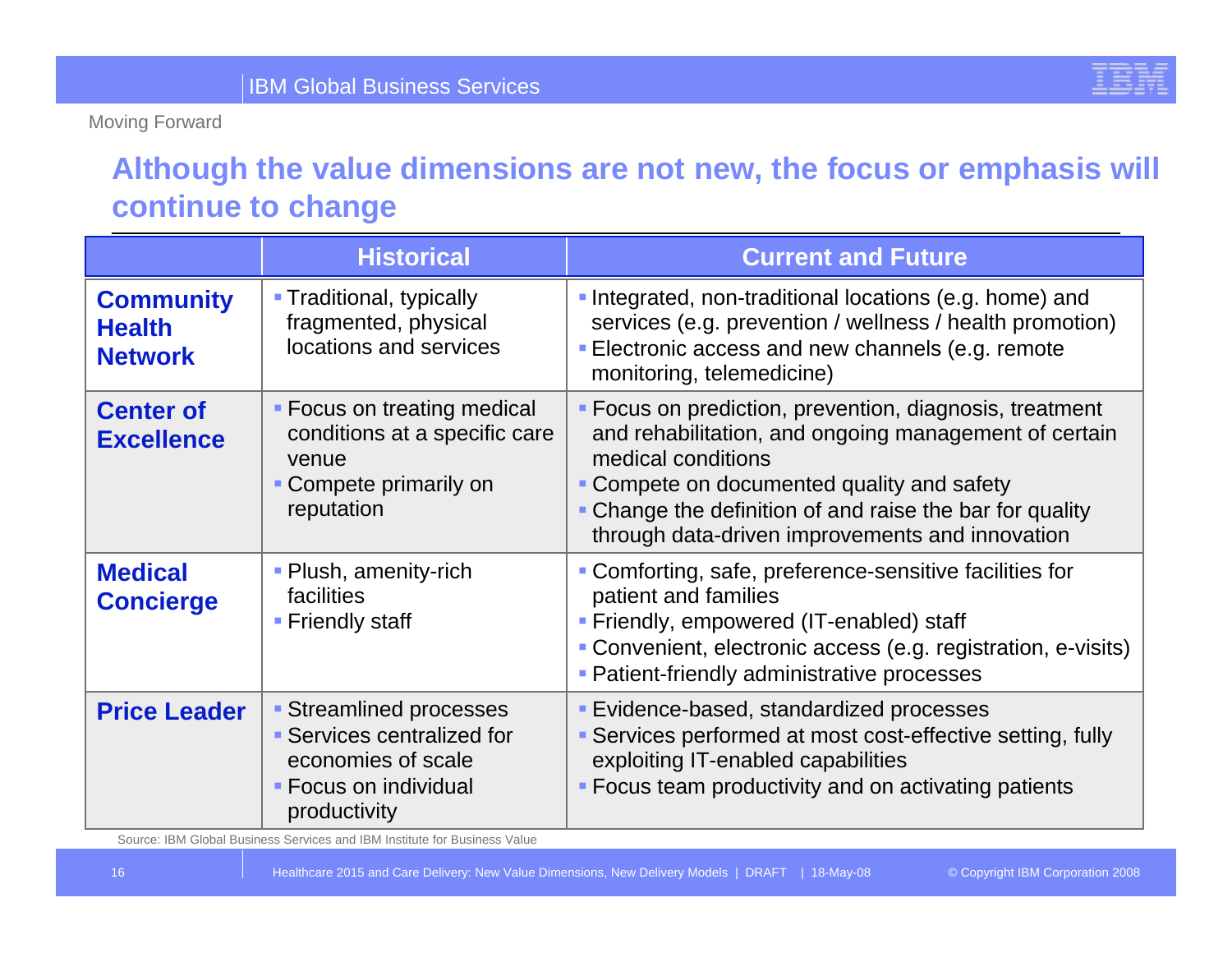Moving Forward

## **Health plans may choose one or several of these new roles but may struggle if they try to be all things to all people**

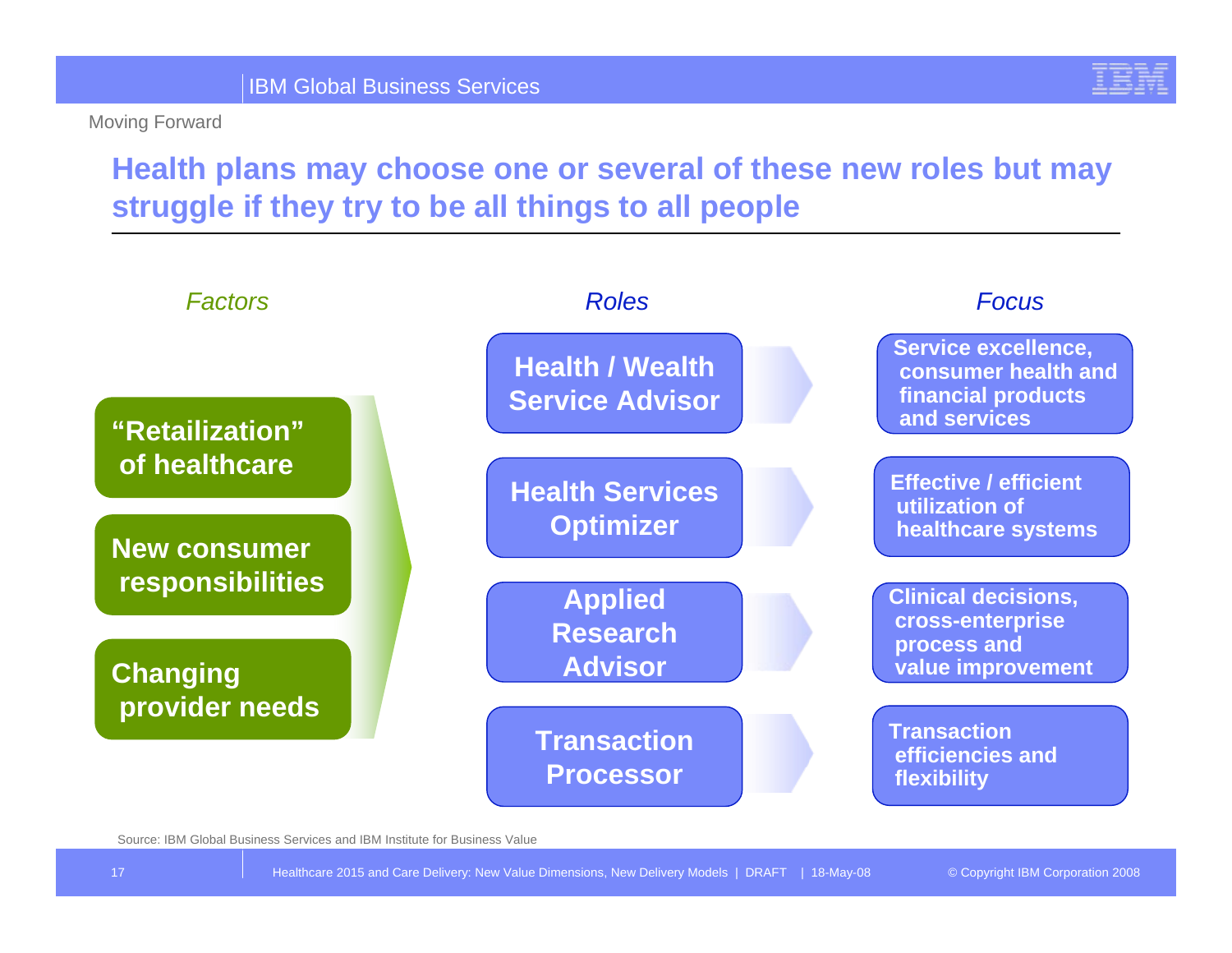

Conclusion

**A transformation framework, implemented through strong leadership and a clear vision, is needed to affect major change.** 

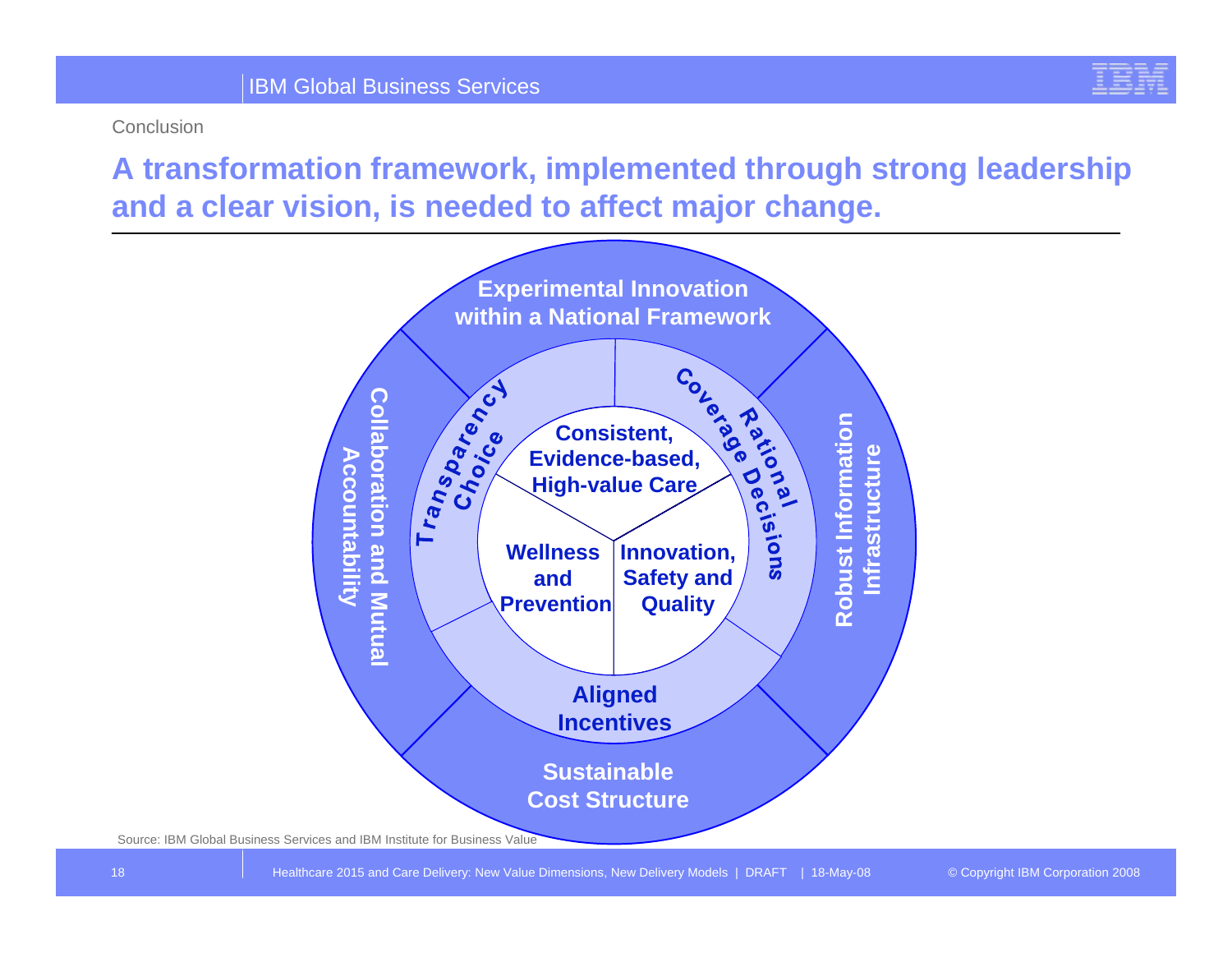Conclusion





## **We must challenge our fundamental beliefs about the US healthcare system**

#### Truisms?

It's someone else's problem to. I'll "protect my turf" while they fix it. More money will fix the problem

Benefits for IT-related investments accrue to other stakeholders

The solution to the problem is consistent, high-value care delivery

Everyone should get all the care that he or she wants or needs

All healthcare is local

#### It's about value, not costs

This, too, shall pass Market forces don't work in healthcare

#### Our Perspective

All stakeholders need to be more accountable and work together If more money were the answer, we would have solved it by now

IT will fix the problem We can't fix the problem without IT

That may be true when rewards are based on volumes, not value.

Yes and we also must change consumer expectations and behaviors

We do not have unlimited funding. We must make tough, informed decisions.

Solutions and much of the care will remain local. Competition won't. Not if you can't afford it

They do – but they are poorly structured

This time, the world is fundamentally different